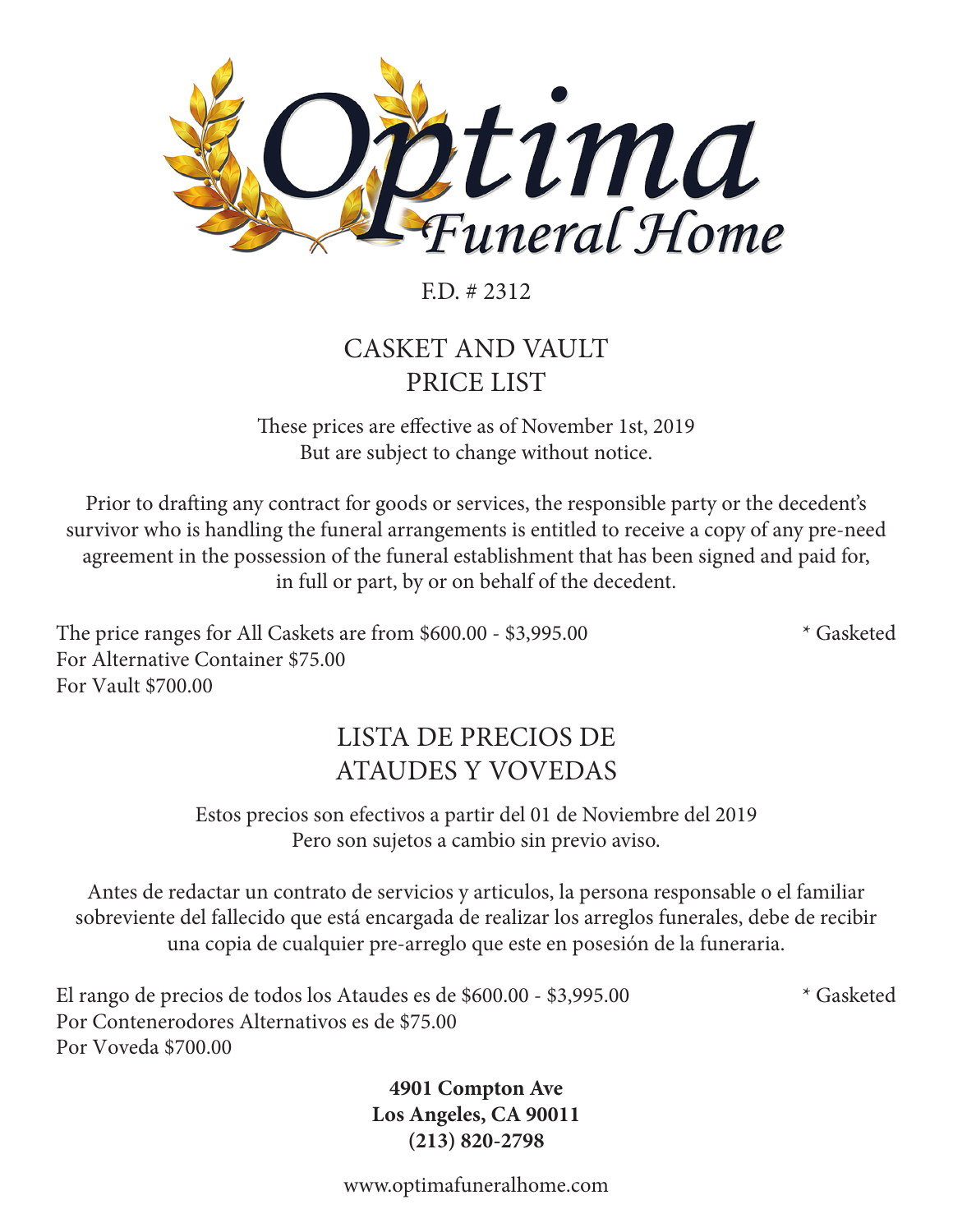# Metal Offerings

## 18-Gauge Steel - Gasketed -

| 515 Arden     | A05344 | Chiffon Rose Finish  | Pink Crepe Interior        | \$2,495 |
|---------------|--------|----------------------|----------------------------|---------|
| 515 Brighton  | A05342 | Midnight Blue Finish | <b>Blue Crepe Interior</b> | \$2,495 |
| 515 Dawn      | A05343 | Alpine White Finish  | White Crepe Interior       | \$2,495 |
| 515 Sutton    | A05340 | Ebony Finish         | White Crepe Interior       | \$2,495 |
| 515 Tidewater | A05346 | Dark Copper Finish   | Rosetan Crepe Interior     | \$2,495 |

### 20-Gauge Steel - Gasketed -

| Affinity | 41028117 | White Finish                       | White Crepe Interior       | \$2,895 |
|----------|----------|------------------------------------|----------------------------|---------|
| Affinity | 71010280 | Russet Bronze Finish               | Rosetone Crepe Interior    | \$2,895 |
| Affinity | 71010279 | London Blue Finish                 | Silver Crepe Interior      | \$2,895 |
| Affinity | 71010288 | Light Orchid Finish                | Pink Crepe Interior        | \$2,895 |
| Affinity | 71010287 | Light Gunmetal Finish              | White Crepe Interior       | \$2,895 |
| Wingate  | 71013438 | Dawn Gold Finish                   | Rosetone Crepe Interior    | \$2,295 |
| Wingate  | 71014090 | Silver Finish                      | White Crepe Interior       | \$2,295 |
| Wingate  | 71013439 | <b>Star White Finish</b>           | White Crepe Interior       | \$2,295 |
| Ridgeway | 71007408 | Spruce Blue Silver Finish          | <b>Blue Crepe Interior</b> | \$2,195 |
| Rosebud  | 71006319 | White / Shaded Pink Finish         | Pink Crepe Interior        | \$2,195 |
| Jessup   | 71065175 | Copper Shaded Ebony Finish         | Rosetone Crepe Interior    | \$1,795 |
| Jessup   | 71079272 | Orchid Shaded Silver Finish        | Pink Crepe Interior        | \$1,795 |
| Jessup   | 71065172 | Silver Shaded Dark Gunmetal Finish | White Crepe Interior       | \$1,795 |
| Jessup   | 71065173 | White Shaded Gold Finish           | White Crepe Interior       | \$1,795 |
| Jessup   | 71065174 | Ebony Shaded Gold Finish           | White Crepe Interior       | \$1,795 |
| Jessup   | 71065176 | Monarch Blue Shaded Silver Finish  | <b>Blue Crepe Interior</b> | \$1,795 |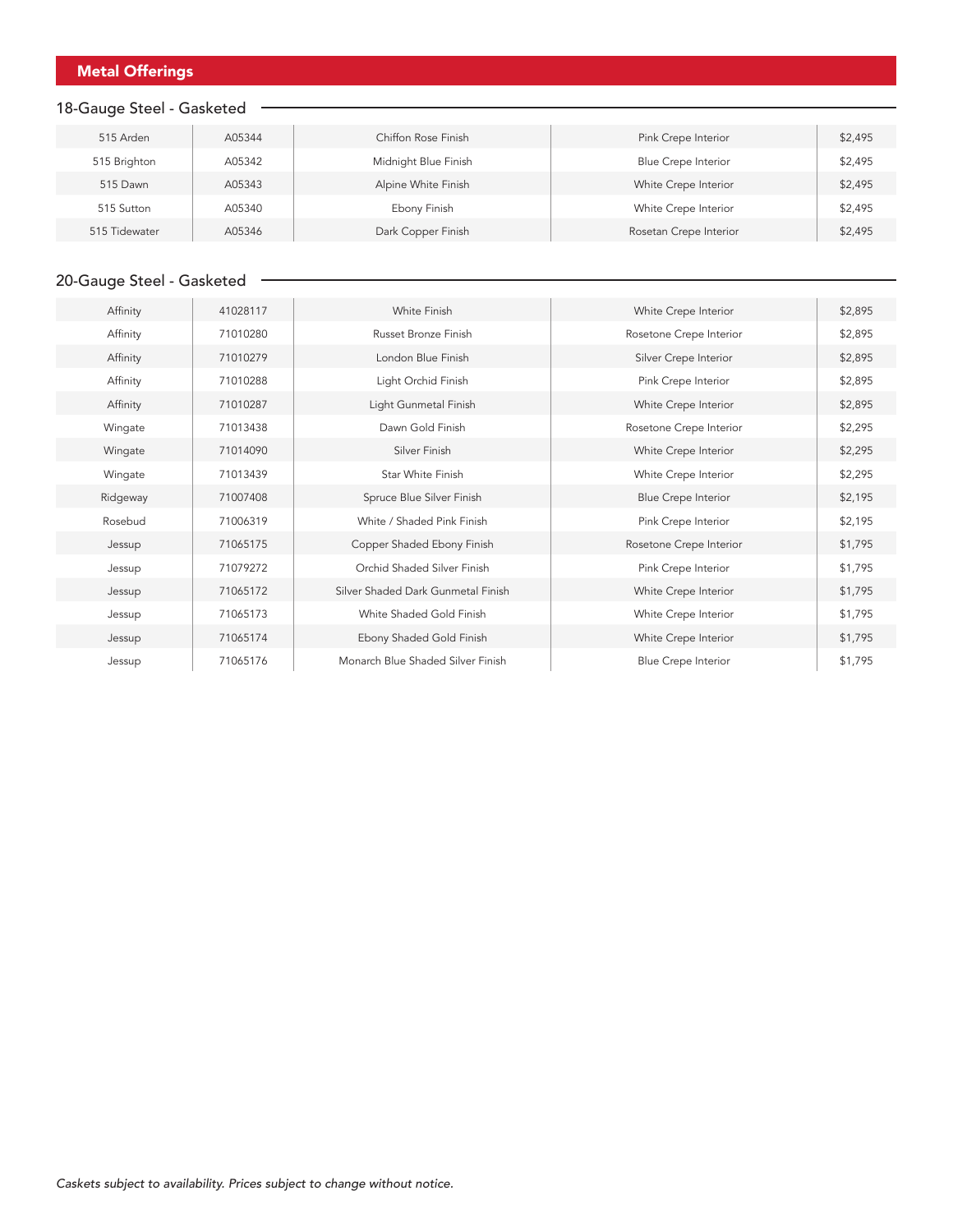#### 20-Gauge Steel - Non-Gasketed

| <b>Bradford</b> | 71007290 | Copper Finish          | Rosetone Crepe Interior    | \$1,395 |
|-----------------|----------|------------------------|----------------------------|---------|
| <b>Bradford</b> | 71007291 | Monarch Blue Finish    | <b>Blue Crepe Interior</b> | \$1,395 |
| Bradford        | 71007394 | Orchid Finish          | Pink Crepe Interior        | \$1,395 |
| Bradford        | 71007376 | Pink Finish            | Pink Crepe Interior        | \$1,395 |
| Bradford        | 71007289 | Silver Finish          | White Crepe Interior       | \$1,395 |
| Bradford        | 71007328 | White Finish           | White Crepe Interior       | \$1,395 |
| Patton / 1123   | 71085702 | Midnight Blue Finish   | <b>Blue Crepe Interior</b> | \$1,350 |
| Patton / 1123   | 71085704 | Silver Finish          | White Crepe Interior       | \$1,350 |
| Patton / 1123   | 71085701 | Soft Pink Finish       | Pink Crepe Interior        | \$1,350 |
| Patton / 1123   | 71085703 | White Finish           | White Crepe Interior       | \$1,350 |
| Holloway / 1170 | 71085696 | Midnight Blue Finish   | <b>Blue Crepe Interior</b> | \$1,295 |
| Sentry          | 71013477 | Copper Finish          | Rosetone Crepe Interior    | \$1,250 |
| Sentry          | 71011011 | Monarch Blue Finish    | <b>Blue Crepe Interior</b> | \$1,250 |
| Sentry          | 71011013 | Orchid Finish          | Pink Crepe Interior        | \$1,250 |
| Sentry          | 71011014 | Silver Finish          | White Crepe Interior       | \$1,250 |
| Sentry          | 71011015 | Venetian Bronze Finish | Rosetone Crepe Interior    | \$1,250 |
| Sentry          | 71011012 | White Finish           | White Crepe Interior       | \$1,250 |
| Sentry          | 71011031 | White Finish           | Pink Crepe Interior        | \$1,250 |
| Baron / 85      | 71007904 | <b>Blue Finish</b>     | <b>Blue Crepe Interior</b> | \$1,150 |
| Baron / 85      | 71007902 | Silver Finish          | White Crepe Interior       | \$1,150 |

## Wood Offerings

#### Poplar & Poplar Veneer

| Casket Name | <b>PC Number</b> | Exterior                    | Interior                | Price   |
|-------------|------------------|-----------------------------|-------------------------|---------|
| Pieta       | 71086846         | Polished Dark Walnut Finish | Rosetan Crepe Interior  | \$3,995 |
| Lakeview    | H40030           | Light Gloss Finish          | Rosetone Crepe Interior | \$2,595 |
| Prince      | H41500           | Light Satin Finish          | Rosetan Crepe Interior  | \$2,495 |
| Glaston     | H40901           | Medium Satin Finish         | Rosetan Crepe Interior  | \$2,395 |
| Endicott    | 71009725         | Gloss Dark Cambridge Finish | Rosetone Crepe Interior | \$2,395 |
| Meredith    | 71007171         | Gloss Dark Walnut Finish    | Rosetone Crepe Interior | \$2,250 |

#### Burial Vault

| Concrete                   |                   |                                         |                                             |       |  |
|----------------------------|-------------------|-----------------------------------------|---------------------------------------------|-------|--|
|                            |                   |                                         |                                             |       |  |
| White Concrete Vault       | -                 | White Finish                            | $\qquad \qquad -$                           | \$700 |  |
|                            |                   |                                         |                                             |       |  |
| <b>Cremation Offerings</b> |                   |                                         |                                             |       |  |
| Cardboard                  |                   |                                         |                                             |       |  |
|                            |                   |                                         |                                             |       |  |
| Rental Casket              | $\qquad \qquad -$ | Full Polished Gloss Red Mahogany Finish | Light Champagne Velvet Interior with Insert | \$600 |  |
| Cardboard                  | 71011332          | Plain Finish                            |                                             | \$75  |  |